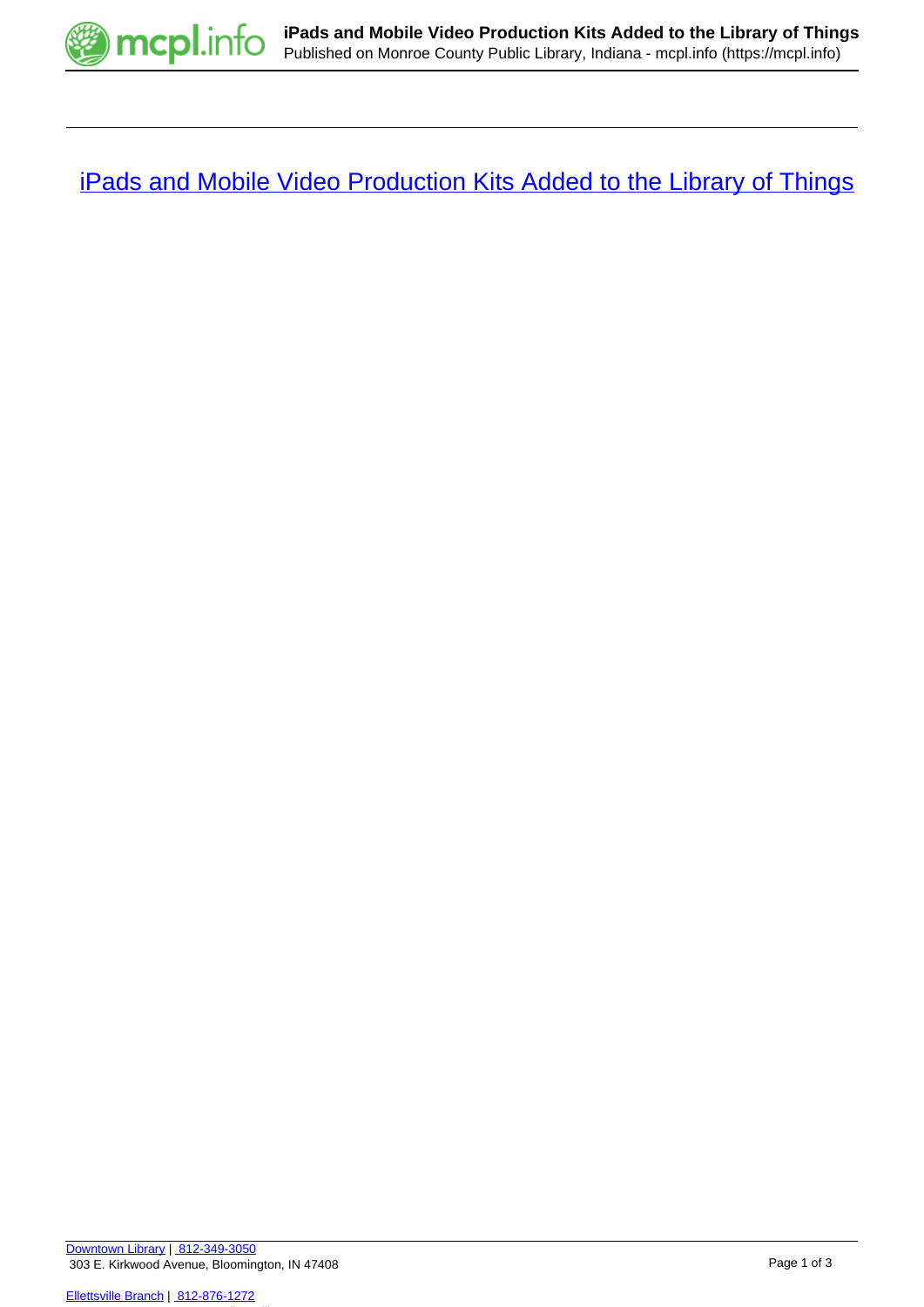

**iPads and Mobile Video Production Kits Added to the Library of Things** Published on Monroe County Public Library, Indiana - mcpl.info (https://mcpl.info)



Did you know the Downtown Library offers unique items for check out like mobile hotspots, energy monitors, book club kits, seeds, toys, and outdoor adventure backpacks? They're part of [our Library of Things](https://mcpl.info/things)!

A Library of Things is a collection of items for loan that expands the boundaries of traditionally defined library materials, meeting the needs of our diverse and growing community.

Beginning May 1, we're adding two new items to this collection—iPads and Mobile Video Production Kits!

Our [cellular-enabled iPads](https://mcpl.info/stacks/ipads) are pre-loaded with apps and programs for everyday use! WiFi access is not needed and iPads come with unlimited data. The collection offers you an opportunity to use something you might not come across otherwise, or to "try before you buy." This collection is funded by a City of Bloomington Digital Equity Grant.

 for stability, a lapel microphone for quality audio, and an adjustable light. Want to capture high-quality material for your creative project? Our [Mobile Video Production Kits](https://mcpl.info/levelup/mobile-video-production-kits) give you access to recording equipment to use with your own smartphone anytime and anywhere. Kits include an adjustable tripod

These items will be located in the new Library of Things physical space at the Downtown Library (next to the DVD [Downtown Library](https://mcpl.info/geninfo/downtown-library) | [812-349-3050](tel:812-349-3050)